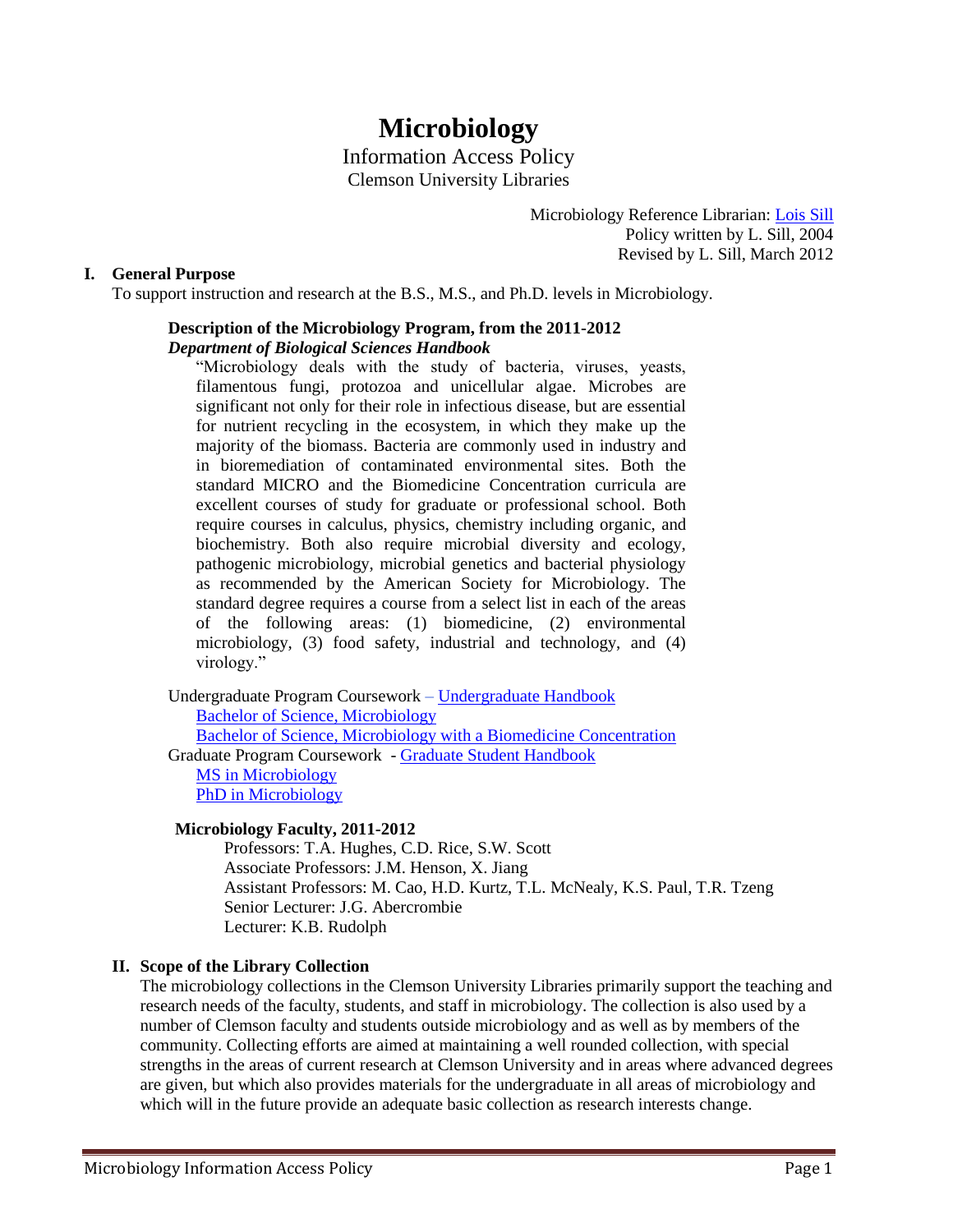The subjects are cataloged in the following Library of Congress call number ranges. There is considerable interdisciplinary coverage with other degree areas in the Biological Sciences.

#### **A. Microbiology Level of Emphasis**

#### **LC Classification Descriptor in Collecting**

| <b>OR</b> 1-74<br>General, History, Technique<br>Undergra<br>QR 75-99<br>Bacteria<br>Undergra | Undergra |
|-----------------------------------------------------------------------------------------------|----------|
|                                                                                               |          |
|                                                                                               |          |
| QR 100-177 Microbial Ecology<br>Undergra                                                      |          |
| QR 189-189.5 Immunology<br>Undergra                                                           |          |
| QR 201-255 Pathogenic microorganisms<br>Undergra                                              |          |
| QR 301-351 Micro-organisms of animals and plants<br>Undergra                                  |          |
| QR 352-353 Mycoplasmas, Rickettsias<br>Graduate                                               |          |
| QR 355-502 Virology<br>Undergra                                                               |          |

**B. Core Microbiology Journals**

ACTA PROTOZOOL ADV APPL MICROBIOL ADV MICROB PHYSIOL ANAEROBE ANN MICROBIOL ANNU REV MICROBIOL ANTIMICROB AGENTS CH ANTON LEEUW INT J G APMIS APPL BIOCHEM MICRO APPL ENVIRON MICROB ARCH MICROBIOL BMC MICROBIOL CAN J INFECT DIS MED CAN J MICROBIOL CELL HOST MICROBE CELL MICROBIOL CLIN INFECT DIS CLIN MICROBIOL INFEC CLIN MICROBIOL REV CLIN VACCINE IMMUNOL COMP IMMUNOL MICROB CRIT REV MICROBIOL CURR MICROBIOL CURR OPIN MICROBIOL CURR TOP MICROBIOL DIAGN MICR INFEC DIS ENVIRON MICROBIOL EUKARYOT CELL

EUR J CLIN MICROBIOL EUR J PROTISTOL EXTREMOPHILES FEMS IMMUNOL MED MIC FEMS MICROBIOL ECOL FEMS MICROBIOL LETT FEMS MICROBIOL REV FEMS YEAST RES FOLIA MICROBIOL FOOD MICROBIOL FUTURE MICROBIOL HELICOBACTER INDIAN J MICROBIOL INT J ANTIMICROB AG INT J FOOD MICROBIOL INT J MED MICROBIOL INT J SYST EVOL MICR INT MICROBIOL J ANTIBIOT J ANTIMICROB CHEMOTH J APPL MICROBIOL J BACTERIOL J BASIC MICROB J CLIN MICROBIOL J EUKARYOT MICROBIOL J GEN APPL MICROBIOL J INFECT DIS J MED MICROBIOL J MICROBIOL

dergraduate and Graduate dergraduate and Graduate dergraduate and Graduate dergraduate and Graduate dergraduate and Graduate dergraduate and Graduate dergraduate and Graduate dergraduate and Graduate

> J MICROBIOL IMMUNOL J MICROBIOL METH J MOL MICROB BIOTECH LETT APPL MICROBIOL MED MICROBIOL IMMUN METHOD MICROBIOL MICROB DRUG RESIST MICROB ECOL MICROB PATHOGENESIS MICROBES INFECT MICROBIOL IMMUNOL MICROBIOL MOL BIOL R MICROBIOL RES MICROBIOL-SGM MICROBIOLOGY MOL GENET MICROBIOL MOL MICROBIOL MOL ORAL MICROBIOL NAT REV MICROBIOL ORAL MICROBIOL IMMUN PLOS PATHOG PROTIST RES MICROBIOL SYST APPL MICROBIOL TICKS TICK-BORNE DIS TRENDS MICROBIOL TUBERCULOSIS VET MICROBIOL YEAST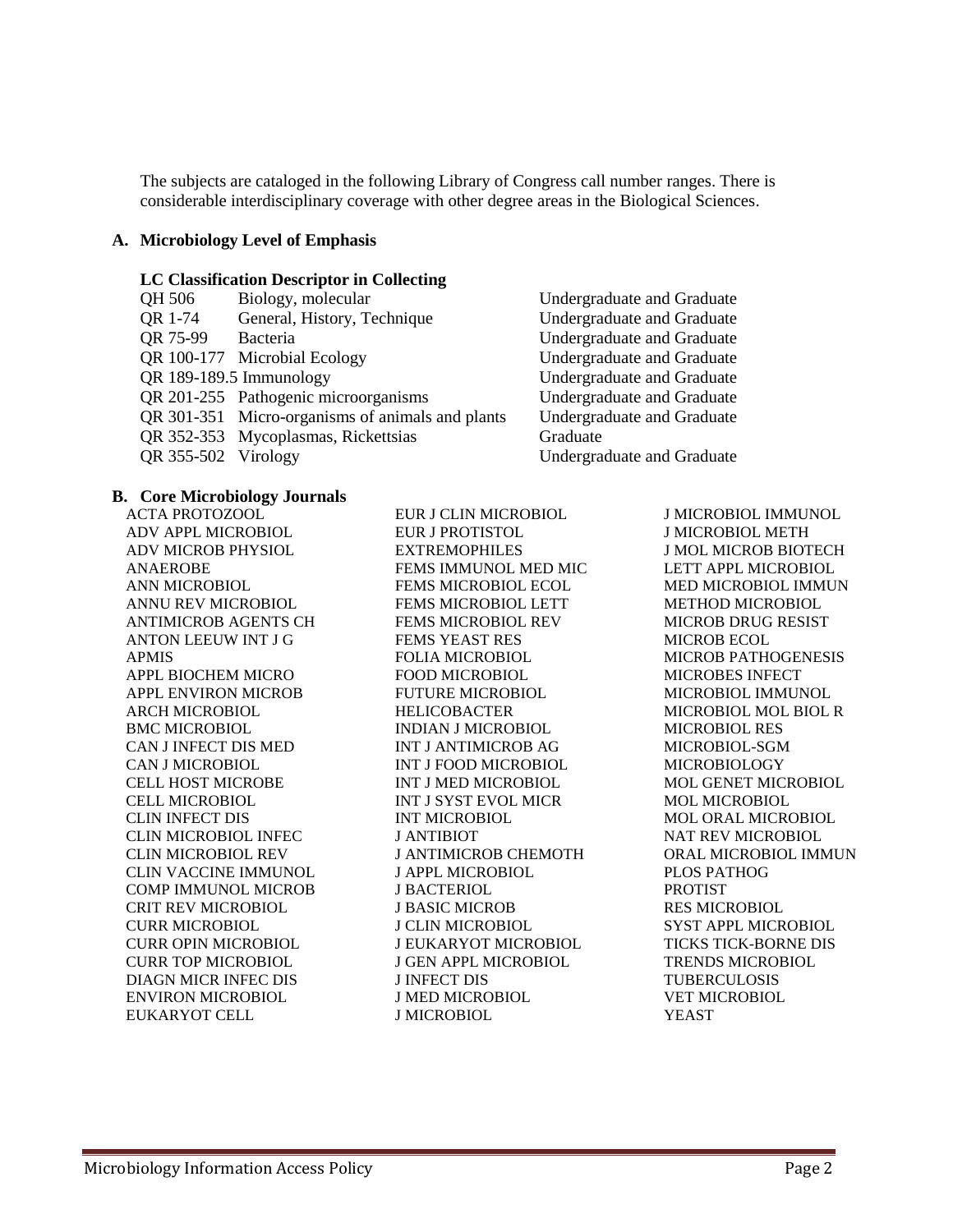- C. Other Resources Available
	- 1. R.M. Cooper Library also provides free interlibrary loan service (ILL) to students, faculty, and staff. Also, the Libraries will use commercial document suppliers if there is no other option.
	- 2. Important indexes and abstracts to be retained if financially possible.

| AGRICOLA                           | PubMed (Medline)              |
|------------------------------------|-------------------------------|
| <b>Biological and Agricultural</b> | <b>Science Citation Index</b> |
| Index Plus                         | SciFinder Scholar             |
| <b>BIOSIS</b>                      | Toxline                       |
| Conference Papers Index            | <b>TOXNET</b>                 |
| <b>Current Contents</b>            | Web of Knowledge              |
| Medline (PubMed)                   | Web of Science                |
|                                    | Zoological Record             |

- III. Collection Management and Parameters
	- A. Languages

English is the predominant language. If materials in other languages are collected they must generally contain information not readily available in English.

B. Geographic Areas

Much of the material in Microbiology describes subjects which are independent of geography.

- C. Chronological Boundaries Most books considered for purchase are current; materials published prior to the most recent five years are purchased very selectively.
- D. Format of Materials Collected

Monographic material purchased will primarily be English language print sources and electronic format, if available. Journals, handbooks, manuals, and encyclopedias will be in electronic format, if available. Materials in languages other than English will be collected only upon specific request. Scholarly, technical and professional treatments are emphasized. DVDs will be purchased as requested by faculty.

- E. The following materials will be excluded unless there is an extraordinary need and/or a specific request.
	- 1. Workbooks
	- 2. Computer software
	- 3. Rare materials
	- 4. Textbooks
- F. Weeding Guidelines

Monographic material, with an imprint of 1997 or earlier, which has not circulated for the last ten years, will be reviewed for weeding. Statistical reports are available for review of these titles. If a book has not circulated and is historically important, Special Collections will be asked to house it. If Special Collections does not take the item, storage will be considered if the item is rare or unique to Clemson.